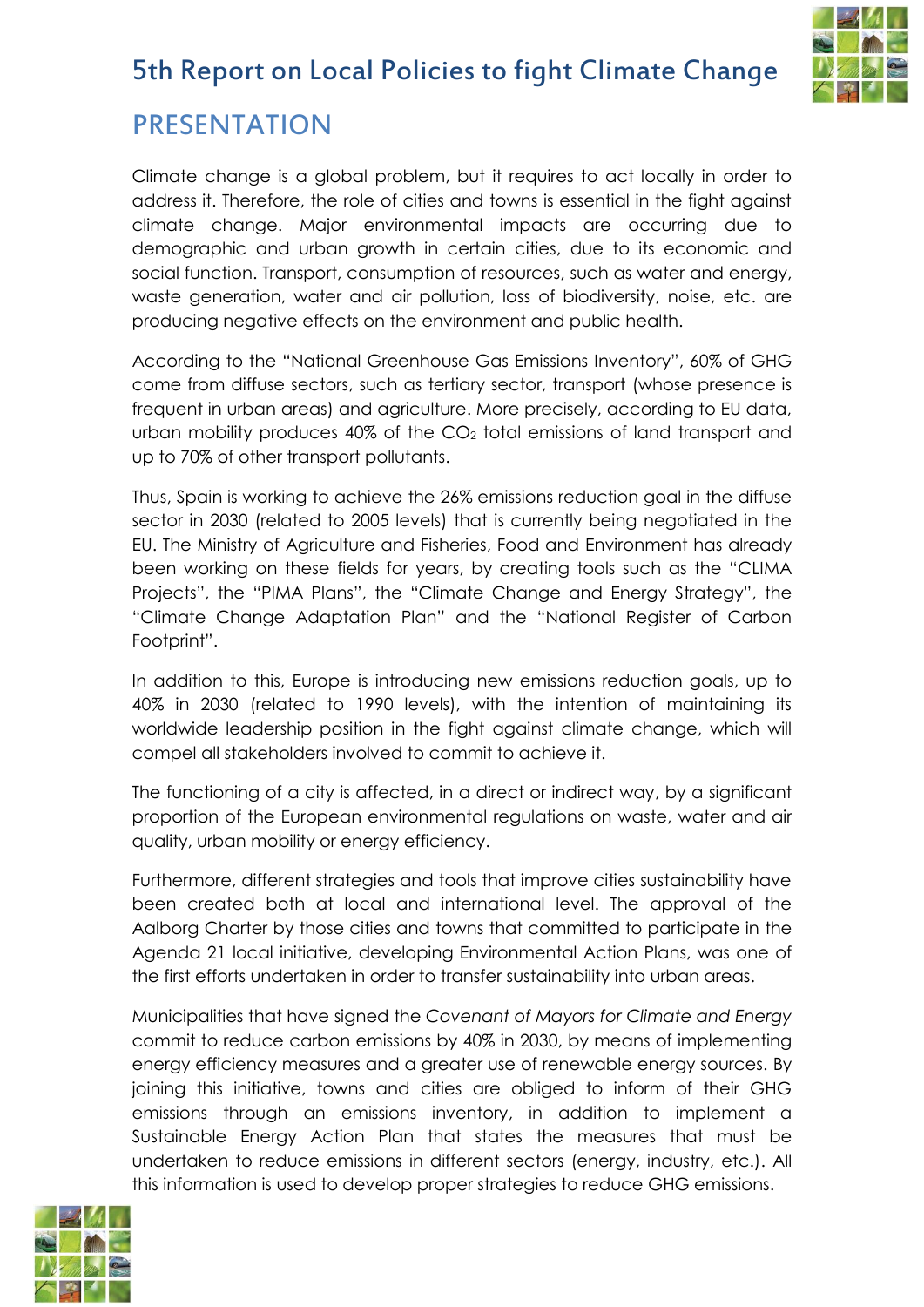

Cities of the future, so called Smart Cities, integrate the commitment of environmental protection with the most advanced technological infrastructures, simplifying citizenship interaction with urban elements and the environment.

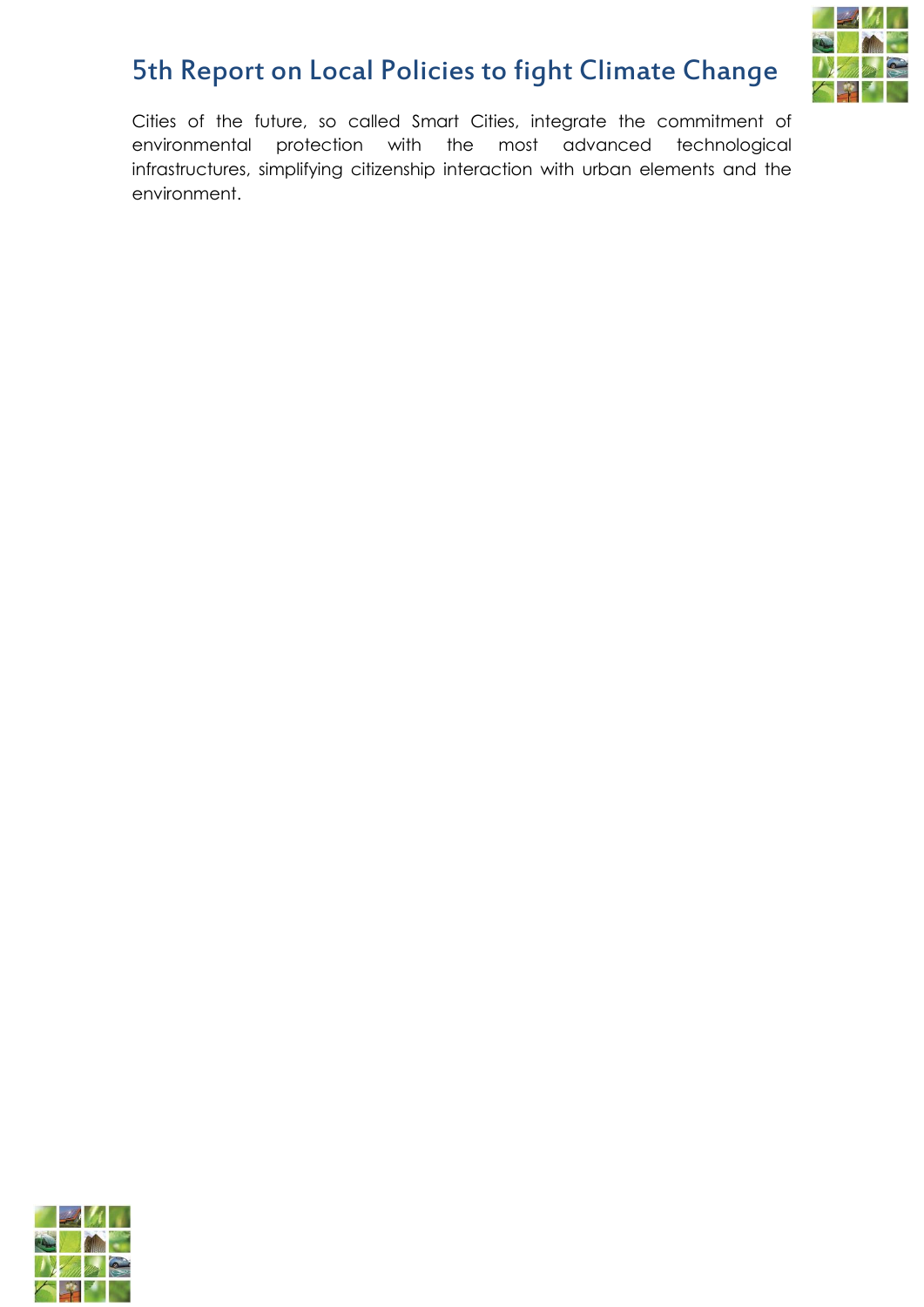

#### SUMMARY

The "5th Report on Local Policies to fight Climate Change" continues the work that started back in 2007. Thus, the main objective of the report is to continue the monitoring of the progress made on climate change policies and actions undertaken by the municipalities that have joined the Spanish Network of Cities for Climate

The Local Governments of the Network have collaborated in the elaboration of this report by answering a questionnaire with information on the activities that have undertaken to reduce GHG emissions in the following fields: mobility, energy efficiency, renewable energies and carbon sinks.

Moreover, a study of the existing climate change regulations, proceedings and financing sources at European, national and regional levels has been undertaken in order to make these tools known to Spanish municipalities.

Local Governments that belong to the Spanish Network of Cities for Climate represent 58% of Spain total population. 58% of these municipalities have also signed the Covenant of Mayors and committed to reduce their carbon emissions by 20% in 2020. Furthermore, 11% have set the goal of reducing carbon emissions by 40% in 2030, while 16% have committed to establish climate change adaptation policies.

In the energy field, 77% of the municipalities inquired have incorporated renewable energy sources in their municipal facilities and more than 50% have made investments in energy efficiency measures.

Regarding transport, 70% have developed or are developing a Sustainable Urban Mobility Plan, more than 50% are already implementing sustainable mobility measures and 93% are increasing or planning to increase the number of green areas in their urban planning.

Besides, 31% of the Local Governments are offering benefits in local taxes (IBI or IVTM) to stimulate the acquisition of more energy efficient houses and vehicles and 34% include sustainable criteria in their procurement processes.

Regarding CO<sup>2</sup> sequestration through carbon sinks, 20% of the municipalities have undertaken projects in this field, while 20% have developed climate change adaptation plans.

As a result of these policies, Local Governments belonging to the Spanish Network of Cities for Climate have reduced their emissions by 23% in a 10 yearperiod (2005-2015), according to the assessment undertaken through the calculation of the European A2 indicator "Local contribution to global climate change".